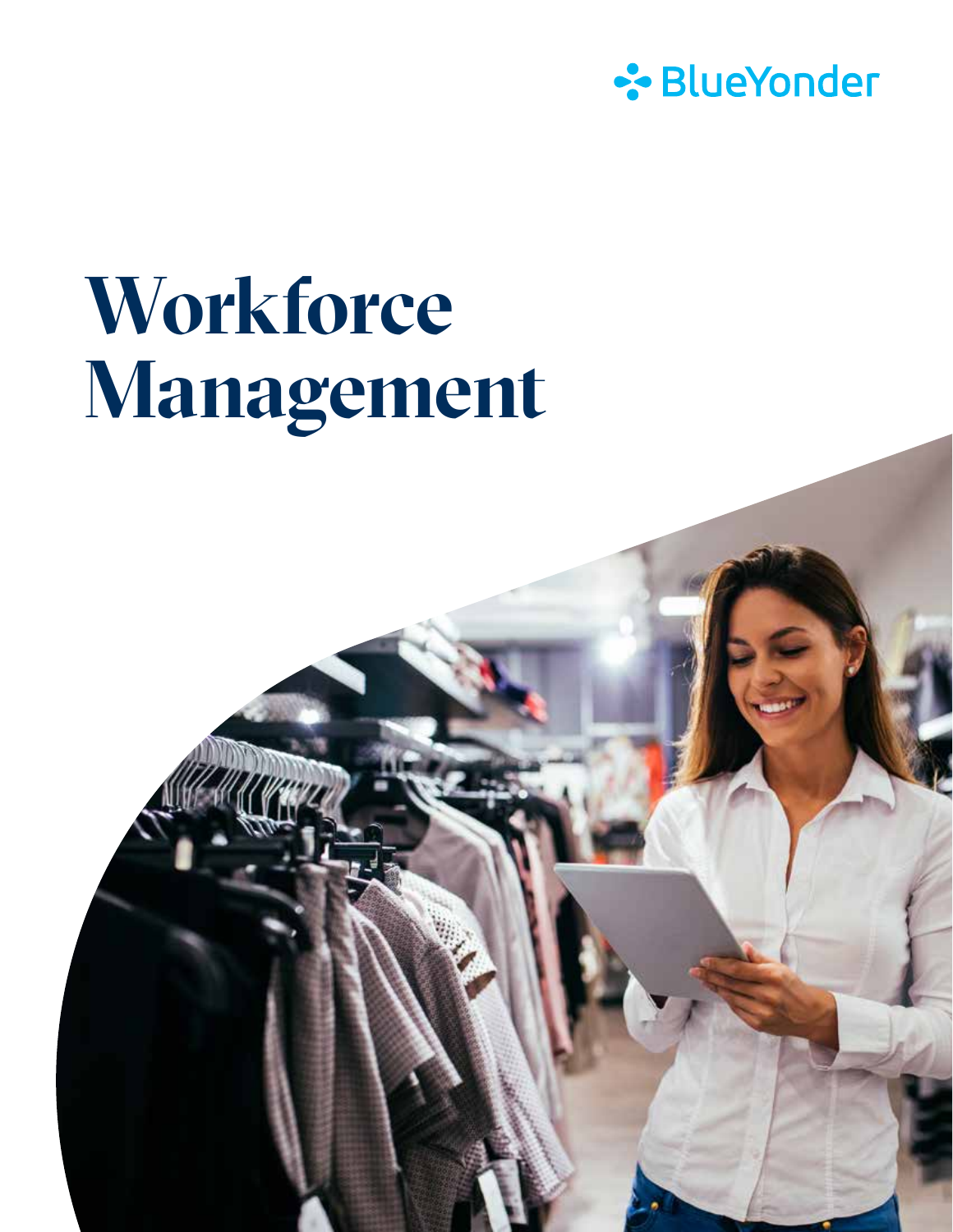Retail shoppers today are much more demanding, savvy and price conscious than ever before. They have a wealth of information at their fingertips and can easily examine your store merchandise and then buy it online, often for less. Converting this empowered consumer to a buyer requires a more skilled, better trained and technology-enabled workforce. Supporting this more talented workforce requires a new breed of workforce management solutions designed specifically for retail that make your workforce more efficient while at the same time making them more effective.

Yet no matter how well you plan and equip your workforce, things happen beyond your control. Disasters strike, pandemics spread, supply and demand disruptions occur. Your workforce management solution must be able to immediately adapt to the changed situation to appropriately forecast and schedule the workforce accordingly.

Shifts in associate availability also occur every day. Associates become ill or don't report for work, they want to swap shifts or pick up extra or fewer hours, or they request time off. Your workforce management solution must provide tools for associates to communicate these changes and requests, as well as to alert managers to these variances as they occur and enable managers to take immediate corrective actions to optimize coverage, service and conversion rates.

Blue Yonder's workforce management capabilities uniquely provide retailers with adaptable planning, budgeting and scheduling capabilities combined with role-based tools to enable associates and managers to quickly react to everyday realities. This dual "plan for the future/manage in the moment" solution is backed by Blue Yonder's decades of experience in retail workforce management and work with leading retailers around the world. Furthermore, this capability is an integral part of Blue Yonder's Luminate™ Retail platform that helps retailers reduce costs, increase revenue and better serve their customers.

#### Planning your labor investment

Store associates have historically been viewed as an expense to be minimized. While it is still important to not over-staff or waste resources, today's highly competitive omni-channel environment requires retailers to invest in the right number of associates with the right skills to execute omni-channel fulfillment tasks while continuing to drive sales and profits. Done correctly, your workforce becomes not an expense, but a competitive differentiator.

Nowhere is this more apparent than during times of crisis, such as disasters and pandemics, when associates become frontline workers in your battle to serve customers as demand changes rapidly and unpredictably. Planning and scheduling the right workforce during these times is crucial to customer loyalty and even business survival.

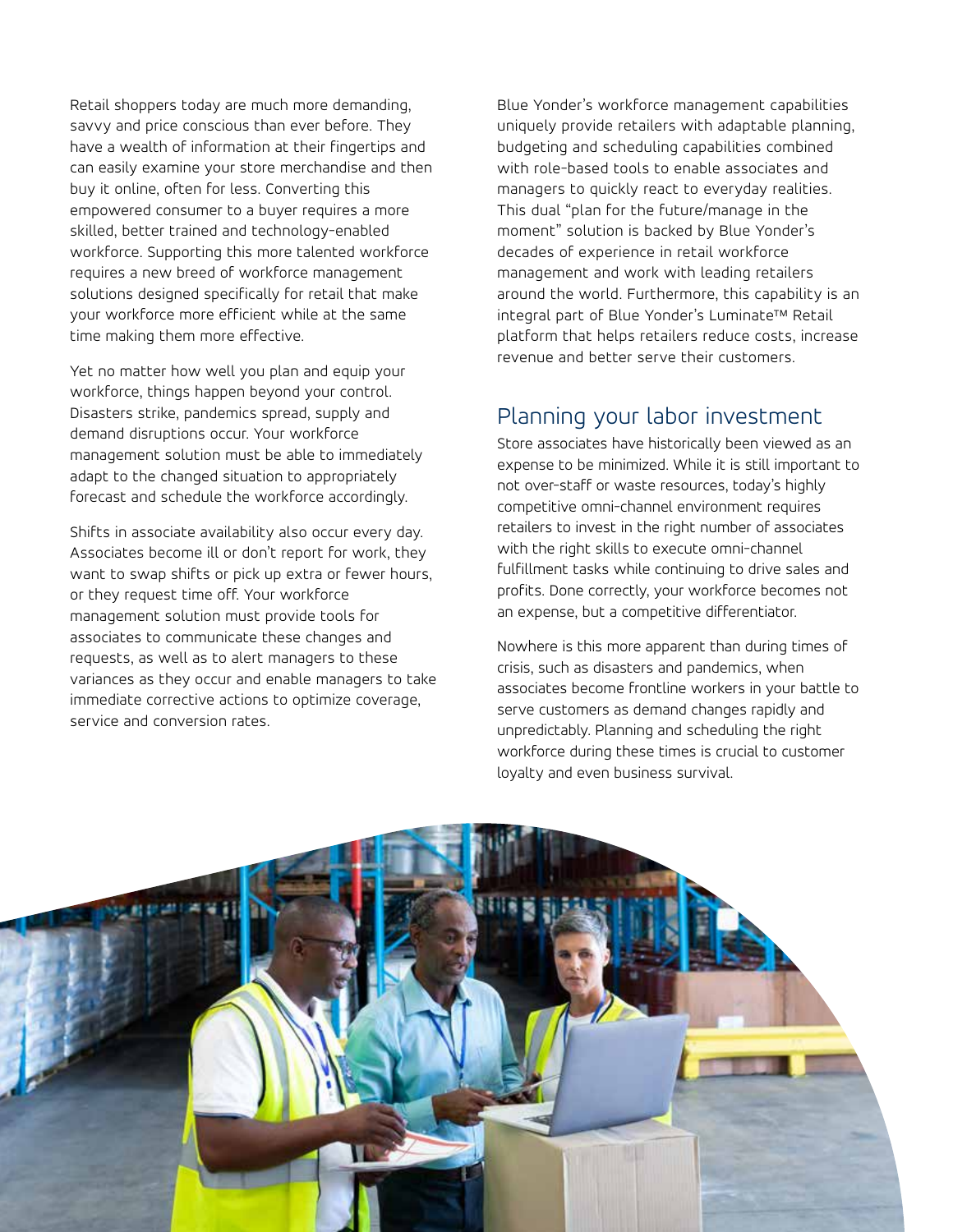Developing this kind of workforce requires longterm planning and budgeting that matches forecasted needs with budget and workforce constraints. It requires accurate forecasting and labor modeling tools to tailor labor plans to local environments, and to rapidly adapt forecasts and schedules when crisis hits.

It requires advanced scheduling engines that conform staffing to traffic flows, national labor laws and budget constraints. And it requires time and attendance systems to ensure the resources scheduled are on the job helping turn shoppers into buyers. These functions are all supported by Blue Yonder's workforce management capability.

#### Corporate planning

Long-term labor planning is as much about corporate strategy as it is about forecasts. That's why Blue Yonder's workforce management capability provides powerful workforce modeling tools that allow you to perform what-if analysis balancing various corporate strategies, budget priorities, crisis scenarios and labor forecasts to arrive at the most optimal labor plan for your business. In addition to new hires, the optimal labor plan may include retraining existing staff to fulfill additional omni-channel roles or other unforeseen requirements. Blue Yonder's solution can identify these retraining needs as part of the strategic workforce plan. And its workload planner capability enables you to take these strategies down to the individual retail outlet level to balance corporate plans with actual workforce capacity. This ensures that each site reaches its potential without over-burdening or underutilizing its workforce.

Budgeting likewise is done from both the store and corporate perspective. The system creates a bottomup forecast using store metrics and demand drivers. It then allows editing from the top down at any organizational level to conform the budget to corporate strategies. The final budget is then used as a constraint by the scheduling engine so labor is not scheduled beyond budget limits without special authorization. The schedule constraint process uses artificial intelligence-based algorithms to evaluate customer priorities for which hours, days or roles to cut, if necessary. For example, rather than cut cashier hours on Saturday to adhere to the weekly budget, the system would trim lower priority days and roles.

It also ensures staffing minimums are maintained without inflating labor demand so essential services are always available.

Planning and budgeting processes are further complicated for global retailers by the vast differences in working time rules by region and country. Therefore, the planning and budgeting algorithms take into consideration the legislative and contract compliance requirements for each country and location. This ensures that annual compliance targets are met with weekly balancing. When completed, long-term labor planning and budgeting form the strategic foundation on which tactical labor forecasting and scheduling are based.

- Model short- and long-term workforce requirements based on corporate strategies, forecasted labor and budget constraints
- Balance plans with workforce capacity at the site level
- Bottom-up and top-down budgeting
- Budget constraints enforced in scheduling
- Ensure compliance with country workingtime legislation and employment contracts

#### Forecasting and labor modeling

The forecasting engine within Blue Yonder's workforce management capability was built specifically for the asymmetrical patterns of retail, including seasonality, promotions, events and new product introductions. That's why it produces bestin-class forecast accuracy, a critical factor in minimizing labor costs without sacrificing service. But forecast optimization can go deeper to also consider the impact of external events, economic trends, weather and other variables to arrive at a labor forecast designed to maximize profit potential.

The forecasting application includes a labor modeling tool allowing you to run what-if scenarios to gauge the impact of unforeseen events as well as traffic and task-based labor plans on utilization and profitability. Plan rollout can be phased to balance workforce requirements with capacity at each site. For example, if your initial plan calls for all stores to run a promotion during the first week of October, but the model shows some smaller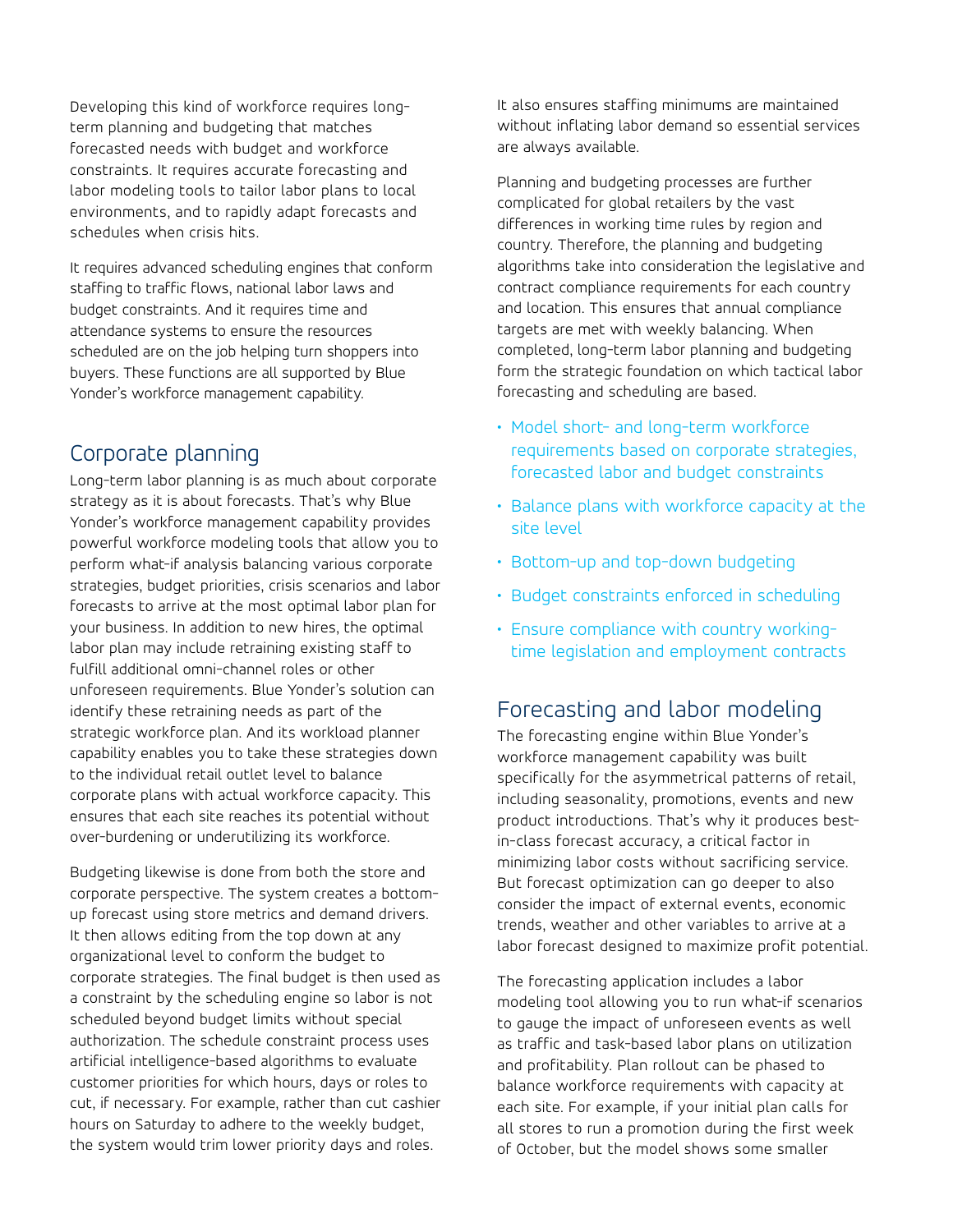stores would not have sufficient manpower to set up the promotion at that time, you may decide to allow them to set it up earlier.

Once modeling is complete and forecasts are established, the forecasts are configured for each store as the basis for scheduling. This granular forecasting method ensures that each store can effectively schedule their workforces to meet corporate objectives without over-taxing their resources.

- Purpose-built retail forecasting
- Best-in-class accuracy
- Considers all traffic and related factors
- Optimization to maximize profit potential
- What-if labor modeling
- Production phasing

#### Advanced scheduling

Scheduling is at the heart of workforce utilization, cost reduction and shopper conversion. Having the right number of associates with the right skills and tools scheduled to match traffic patterns is a critical factor in retail success, especially during times of disaster, pandemics and other unforeseen events. Blue Yonder's solution has the industry's most sophisticated scheduling optimization engine, continually enhanced to meet current and future challenges.

The scheduling engine is rules-based. The userdefined rules can be based on standard timeframes such as day, week, month, or even intra-day. However, rules to meet legislative and contract compliance can be much more complex. For example, in Denmark a contract period typically covers 592 hours over 16 weeks. Other countries have different hours and multi-week scheduling requirements. In addition, many countries have special regulations for scheduling and/or paying holiday and sickness hours. Contract requirements may also vary from retailer to retailer.

Blue Yonder's advanced scheduling optimization engine handles these unique work rule permutations to create optimal, compliant schedules for each location in a single instance of the system. It ensures that schedules are as close as possible to contract hours and provides variance reports to help managers minimize payments and accruals for overages, as well as to avoid paying for contract hours not used due to under-scheduling. It also accurately accrues compensatory allowances such as "time for time" required in some countries. And, as described above, the engine prevents scheduling beyond budget limits without authorization and self-adjusts per user priorities.

Because the scheduling engine is rules-based, it is easy to set up and change rules by country and location to keep up with dynamic labor laws as well as other contract requirements. It contains a rule testing function that allows you to build new rules and test them against the actual environment before moving them to production, thus ensuring accuracy without disruption to field operations.

The scheduling engine also supports cross-location scheduling. For example, one drugstore chain uses this feature to schedule their pharmacists across multiple stores to ensure superior service during peak hours. It also takes associate preferences and planned absences into consideration when creating schedules. The scheduling engine is fully integrated with the platform's task management solution to coordinate scheduling and budget constraints between traffic- and task-based labor.

- Rules-based across standard timeframes and contractual hours
- Country by country working time compliance
- Weekly, monthly and annual contract hours balancing
- Cross-location scheduling
- Adherence to budget constraints and associate preferences
- Easy to set up and change rules with testing function
- Integration with task management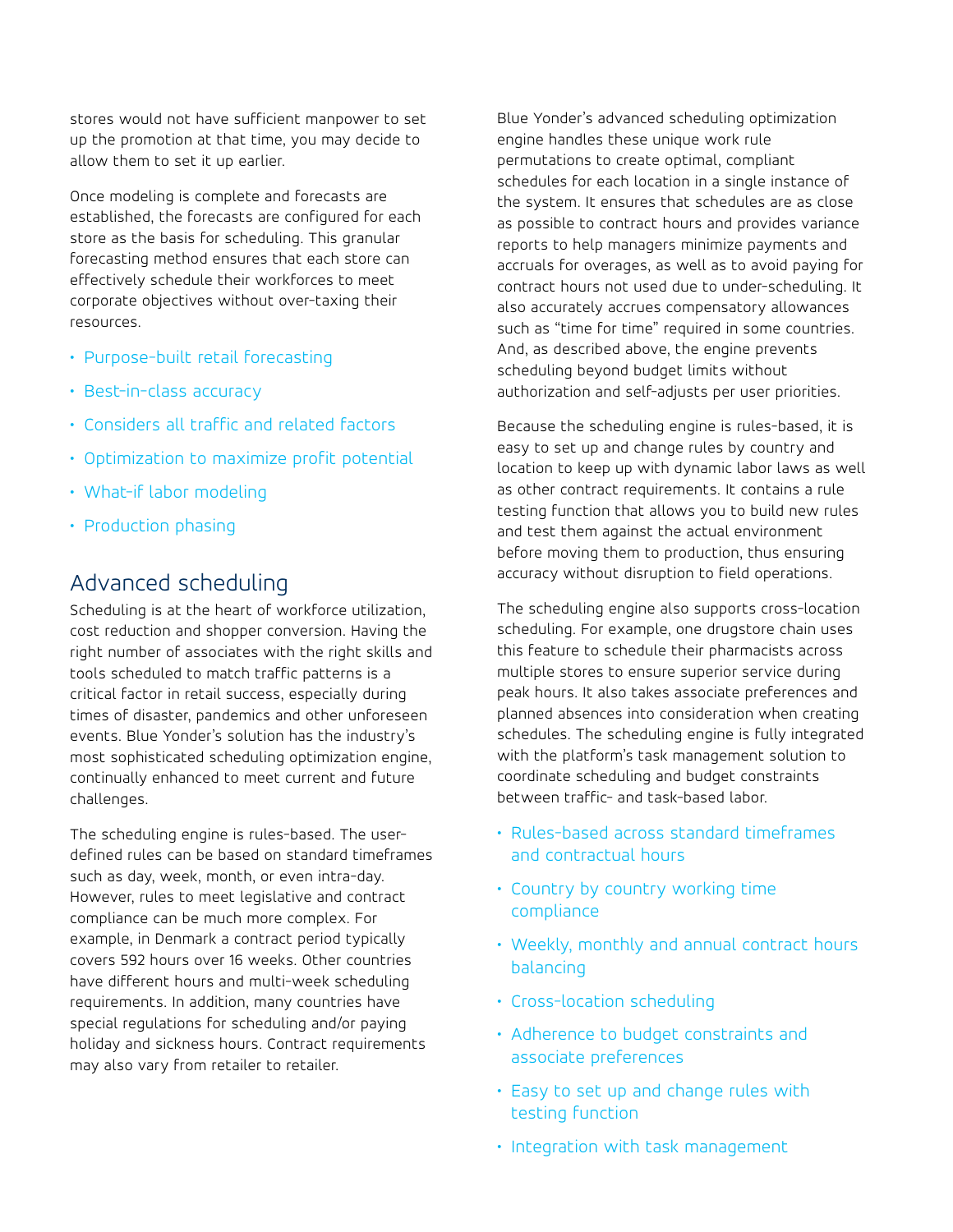#### Mobile enablement

No scheduling solution would be complete today without mobile enablement of all manager and associate functions. Today's retail workforce is well-educated, digital-native and lifestyle oriented. They want flexible scheduling and run their lives through social media and their smartphones. Retailers must be prepared to provide scheduling flexibility and communicate with them in digital formats.

Blue Yonder's workforce management solution is mobile enabled for communication of schedules, shift swaps and sharing, time reporting, call-offs and time off requests. On their smartphones, associates can see their shifts, make requests to swap or share shifts, claim open shifts, do call-offs, see vacation balances and request time off. Managers can see and adjust schedules, approve shift swaps and time-off requests and post additional shifts. The solution will automatically post open shifts for call-offs.

### Long range staff planning

Every business experiences variable sales cycles, but in the retail industry the effect is more pronounced due to seasonality, promotions and special events. Compounding the problem, in the retail sector talent recruitment and development have fallen into the trap of operating independently of the business cycle. Long range staff planning (LRSP) brings the two parts back into alignment. LRSP can maximize existing staff and promote recruitment to align with projected demand and customer service targets, lessening the impact of seasonality on business operations.

The LRSP engine within Blue Yonder's workforce management capability is designed to help businesses determine what type of workforce they will need to successfully implement their current strategy and goals. LRSP accomplishes this by first evaluating the current staff and projected labor demand for a given period at each site, then recommending the most cost-effective manner to satisfy the projected demand (e.g., in cases where

coverage is not currently being met, either by hiring new employees or by cross-training existing employees). The time period covered by LRSP can be up to a year in advance.

#### Time & attendance

 Even the best schedule can be ruined if scheduled associates don't show up for work and don't call off, especially during peak selling hours. The time and attendance capability within the Blue Yonder solution helps guard against this by providing associates with mobile access to their schedules and sending managers alerts when associates fail to clock in for their shifts. Alerts are available on smartphones, tablets or other mobile devices along with workflows for immediate corrective action. This may be as simple as verifying an associate who is on-site failed to clock in or contacting a list of associates by through the mobile app to fill the shift based on appropriate work rules. Using the scheduling engine to adjust for coverage variances ensures compliance with laws and contract rules and enables balancing to help minimize over or under utilization.

Time and attendance allows associates to clock in and out from a virtually unlimited number of devices. In addition to smartphone access and standard interfaces to many types of clocks, biometric readers and other data capture devices, the system offers an open, real-time API via Web services giving companies the flexibility to use whatever data capture capabilities they choose.